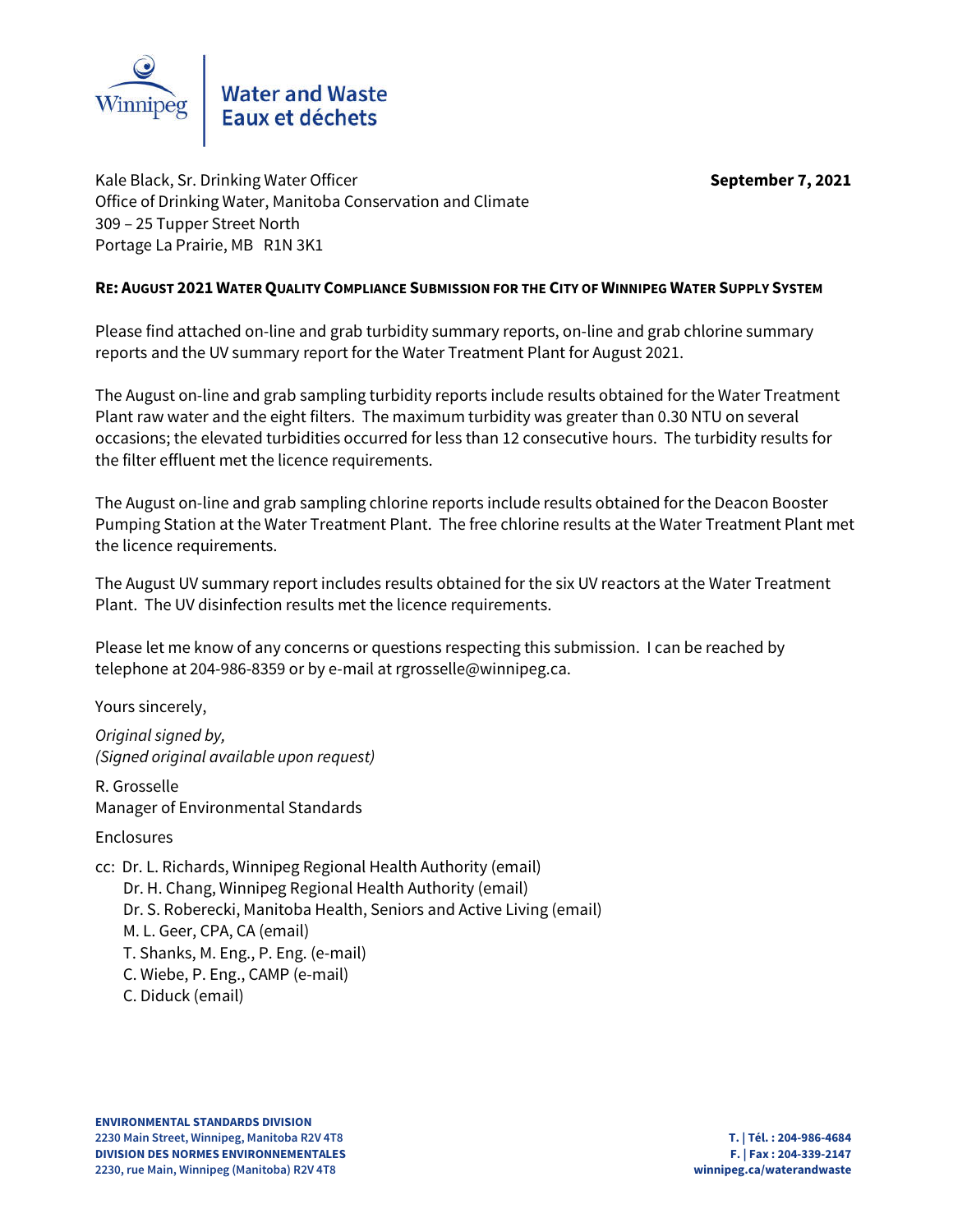

# **CITY OF WINNIPEG** WATER WATER WATER System Code: 252.00

### WATER AND WASTE DEPARTMENT **Example 2014** Licence Number: **PWS-09-412-02**

WATER SERVICES

|--|

|                                                                                             |                                                                                                    | August 2021 Turbidity (NTU) |           |                   |      |                   |      |                  |      |                  |      |                  |                            |                  |                                                                                                             |                   |      |                  |
|---------------------------------------------------------------------------------------------|----------------------------------------------------------------------------------------------------|-----------------------------|-----------|-------------------|------|-------------------|------|------------------|------|------------------|------|------------------|----------------------------|------------------|-------------------------------------------------------------------------------------------------------------|-------------------|------|------------------|
|                                                                                             |                                                                                                    | Raw                         | Filter #1 |                   |      | Filter #2         |      | Filter #3        |      | Filter #4        |      | Filter #5        | Filter #6                  |                  |                                                                                                             | Filter #7         |      | Filter #8        |
|                                                                                             | Date                                                                                               | Avg                         | Avg       | Max               | Avg  | Max               | Avg  | Max              | Avg  | Max              | Avg  | Max              | Avg                        | Max              | Avg                                                                                                         | Max               | Avg  | Max              |
|                                                                                             | 1/08/2021                                                                                          | 3.19                        | 0.04      | 0.09              | 0.05 | 0.09              | 0.06 | 0.09             | 0.07 | 0.11             | 0.05 | 0.10             | 0.03                       | 0.15             | 0.06                                                                                                        | 0.10              | 0.06 | 0.12             |
|                                                                                             | 2/08/2021                                                                                          | 2.38                        | 0.05      | 0.13              | 0.06 | 0.12              | 0.06 | 0.11             | 0.07 | 0.14             | 0.05 | 0.09             | 0.04                       | 0.12             | 0.06                                                                                                        | 0.14              | 0.06 | 0.16             |
|                                                                                             | 3/08/2021                                                                                          | 2.13                        | 0.04      | 0.10              | 0.05 | 0.10              | 0.05 | 0.11             | 0.06 | 0.11             | 0.04 | 0.09             | 0.03                       | 0.08             | 0.05                                                                                                        | 0.09              | 0.06 | 0.10             |
|                                                                                             | 4/08/2021                                                                                          | 2.55                        | 0.04      | 0.08              | 0.05 | 0.09              | 0.05 | 0.10             | 0.06 | 0.11             | 0.04 | 0.21             | 0.03                       | 0.08             | 0.05                                                                                                        | 0.08              | 0.05 | 0.40             |
|                                                                                             | 5/08/2021                                                                                          | 1.93                        | 0.04      | 0.09              | 0.05 | 0.10              | 0.06 | 0.08             | 0.06 | 0.11             | 0.04 | 0.10             | 0.04                       | 0.14             | 0.06                                                                                                        | 0.12              | 0.06 | 0.12             |
|                                                                                             | 6/08/2021                                                                                          | 2.27                        | 0.05      | 0.10              | 0.05 | 0.08              | 0.06 | 0.10             | 0.07 | 0.12             | 0.06 | 0.08             | 0.04                       | 0.10             | 0.07                                                                                                        | 0.12              | 0.05 | 0.09             |
|                                                                                             | 7/08/2021                                                                                          | 1.81                        | 0.06      | 0.17              | 0.07 | 0.10              | 0.06 | 0.10             | 0.07 | 0.16             | 0.06 | 0.10             | 0.05                       | 0.09             | 0.07                                                                                                        | 0.18              | 0.04 | 0.09             |
|                                                                                             | 8/08/2021                                                                                          | 2.37                        | 0.08      | 0.18              | 0.07 | 0.13              | 0.08 | 0.11             | 0.08 | 0.12             | 0.07 | 0.27             | 0.05                       | 0.17             | 0.08                                                                                                        | 0.13              | 0.04 | 0.13             |
|                                                                                             | 9/08/2021                                                                                          | 2.41                        | 0.07      | 0.19              | 0.07 | 0.12              | 0.07 | 0.11             | 0.10 | 0.15             | 0.07 | 0.14             | 0.05                       | 0.12             | 0.08                                                                                                        | 0.17              | 0.05 | 0.10             |
|                                                                                             | 10/08/2021                                                                                         | 2.52                        | 0.03      | 0.17              | 0.07 | 0.11              | 0.07 | 0.11             | 0.09 | 0.15             | 0.06 | 0.12             | 0.04                       | 0.14             | 0.07                                                                                                        | 0.13              | 0.05 | 0.09             |
|                                                                                             | 11/08/2021                                                                                         | 3.00                        | OL        | OL                | 0.07 | 0.12              | 0.07 | 0.13             | 0.09 | 0.17             | 0.07 | 0.15             | 0.05                       | 0.10             | 0.08                                                                                                        | 0.15              | 0.05 | 0.11             |
|                                                                                             | 12/08/2021                                                                                         | 2.31                        | 0.04      | 0.22              | 0.06 | 0.28              | 0.07 | 0.32             | 0.07 | 0.31             | 0.07 | 0.28             | 0.05                       | 0.21             | 0.07                                                                                                        | 0.20              | 0.04 | 0.25             |
|                                                                                             | 13/08/2021                                                                                         | 2.34                        | 0.15      | 0.21              | 0.09 | 0.17              | 0.08 | 0.15             | 0.12 | 0.17             | 0.09 | 0.30             | 0.07                       | 0.11             | 0.09                                                                                                        | 0.21              | 0.06 | 0.11             |
|                                                                                             | 14/08/2021                                                                                         | 2.36                        | 0.13      | 0.17              | 0.07 | 0.13              | 0.07 | 0.13             | 0.10 | 0.15             | 0.09 | 0.15             | <b>OL</b>                  | <b>OL</b>        | 0.08                                                                                                        | 0.16              | 0.05 | 0.11             |
|                                                                                             | 15/08/2021                                                                                         | 2.17                        | 0.12      | 0.17              | 0.06 | 0.11              | 0.06 | 0.11             | 0.10 | 0.16             | 0.08 | 0.12             | OL                         | OL               | 0.07                                                                                                        | 0.14              | 0.04 | 0.14             |
|                                                                                             | 16/08/2021                                                                                         | 2.26                        | 0.12      | 0.18              | 0.07 | 0.13              | 0.07 | 0.14             | 0.12 | 0.16             | 0.10 | 0.26             | OL                         | <b>OL</b>        | 0.09                                                                                                        | 0.14              | 0.05 | 0.11             |
|                                                                                             | 17/08/2021                                                                                         | 2.33                        | 0.13      | 0.17              | 0.07 | 0.13              | 0.07 | 0.16             | 0.12 | 0.21             | 0.12 | 0.17             | OL                         | OL               | 0.09                                                                                                        | 0.15              | 0.05 | 0.08             |
|                                                                                             | 18/08/2021                                                                                         | 2.01                        | 0.12      | 0.18              | 0.08 | 0.14              | 0.07 | 0.14             | 0.14 | 0.21             | 0.13 | 0.19             | <b>OL</b>                  | <b>OL</b>        | 0.09                                                                                                        | 0.18              | 0.05 | 0.09             |
|                                                                                             | 19/08/2021                                                                                         | 2.04                        | 0.07      | 0.19              | 0.09 | 0.14              | 0.08 | 0.16             | 0.12 | 0.24             | 0.11 | 0.17             | OL                         | OL               | 0.08                                                                                                        | 0.15              | 0.05 | 0.12             |
|                                                                                             | 20/08/2021                                                                                         | 2.20                        | 0.04      | 0.10              | 0.08 | 0.15              | 0.08 | 0.13             | 0.10 | 0.16             | 0.09 | 0.13             | OL                         | <b>OL</b>        | 0.07                                                                                                        | 0.14              | 0.04 | 0.10             |
|                                                                                             | 21/08/2021                                                                                         | 2.02                        | 0.03      | 0.08              | 0.06 | 0.13              | 0.06 | 0.10             | 0.09 | 0.13             | 0.09 | 0.16             | OL                         | OL               | 0.07                                                                                                        | 0.10              | 0.03 | 0.11             |
|                                                                                             | 22/08/2021                                                                                         | 2.02                        | 0.02      | 0.06              | 0.06 | 0.11              | 0.06 | 0.13             | 0.09 | 0.16             | 0.11 | 0.13             | <b>OL</b>                  | <b>OL</b>        | 0.06                                                                                                        | 0.13              | 0.03 | 0.08             |
|                                                                                             | 23/08/2021                                                                                         | 1.96                        | 0.02      | 0.07              | 0.06 | 0.08              | 0.06 | 0.13             | 0.10 | 0.18             | 0.14 | 0.16             | OL                         | OL               | 0.06                                                                                                        | 0.12              | 0.04 | 0.07             |
|                                                                                             | 24/08/2021                                                                                         | 1.70                        | 0.03      | 0.20              | 0.07 | 0.24              | 0.03 | 0.18             | 0.12 | 0.31             | 0.13 | 0.34             | <b>OL</b>                  | <b>OL</b>        | 0.06                                                                                                        | 0.20              | 0.04 | 0.24             |
|                                                                                             | 25/08/2021                                                                                         | 1.69                        | 0.03      | 0.10              | 0.05 | 0.17              | 0.07 | 0.18             | 0.11 | 0.24             | 0.15 | 0.24             | 0.07                       | 0.15             | 0.04                                                                                                        | 0.16              | 0.04 | 0.11             |
|                                                                                             | 26/08/2021                                                                                         | 1.62                        | 0.02      | 0.16              | 0.08 | 0.14              | 0.06 | 0.18             | 0.08 | 0.16             | 0.11 | 0.25             | 0.04                       | 0.17             | 0.06                                                                                                        | 0.14              | 0.03 | 0.16             |
|                                                                                             | 27/08/2021                                                                                         | 1.59                        | 0.04      | 0.05              | 0.07 | 0.19              | 0.06 | 0.15             | 0.04 | 0.14             | 0.06 | 0.18             | 0.06                       | 0.10             | 0.09                                                                                                        | 0.16              | 0.03 | 0.14             |
|                                                                                             | 28/08/2021                                                                                         | 1.53                        | 0.03      | 0.13              | 0.07 | 0.17              | 0.05 | 0.30             | 0.04 | 0.14             | 0.05 | 0.18             | 0.08                       | 0.18             | 0.07                                                                                                        | 0.19              | 0.03 | 0.06             |
|                                                                                             | 29/08/2021                                                                                         | 1.44                        | 0.03      | 0.12              | 0.06 | 0.10              | 0.09 | 0.18             | 0.04 | 0.15             | 0.06 | 0.09             | 0.06                       | 0.17             | 0.08                                                                                                        | 0.18              | 0.03 | 0.15             |
|                                                                                             | 30/08/2021                                                                                         | 1.33                        | 0.02      | 0.10              | 0.10 | 0.20              | 0.06 | 0.19             | 0.05 | 0.11             | 0.06 | 0.19             | 0.08                       | 0.19             | 0.07                                                                                                        | 0.21              | 0.03 | 0.13             |
|                                                                                             | 31/08/2021                                                                                         | 1.45                        | 0.03      | 0.04              | 0.08 | 0.21              | 0.07 | 0.19             | 0.07 | 0.17             | 0.05 | 0.19             | 0.08                       | 0.22             | 0.11                                                                                                        | 0.13              | 0.03 | 0.13             |
| Total Number of Measurements Taken, A:<br>Turbidity Standard for Monitoring Location (NTU): |                                                                                                    |                             |           | 12639<br>0.3      |      | 14240<br>0.3      |      | 13667<br>0.3     |      | 14757<br>0.3     |      | 15273<br>0.3     |                            | 9681<br>0.3      |                                                                                                             | 14977<br>0.3      |      | 15980<br>0.3     |
|                                                                                             | Number of Measurements Meeting Standard, B:<br>Compliance with Turbidity Standard, C = B/A X 100%: |                             |           | 12639<br>100.000% |      | 14240<br>100.000% |      | 13666<br>99.993% |      | 14755<br>99.986% |      | 15272<br>99.993% |                            | 9681<br>100.000% |                                                                                                             | 14977<br>100.000% |      | 15979<br>99.994% |
|                                                                                             |                                                                                                    | OL=Offline                  |           |                   |      |                   |      |                  |      |                  |      |                  |                            |                  | File Path: N:\Water Treatment Branch\Administration\Reports\Regulatory Submissions\Turbidity\2021\08-August |                   |      |                  |
| <b>Submitted By (Print):</b>                                                                |                                                                                                    |                             |           |                   |      | M.Szmon           |      |                  |      | Signature:       |      |                  | Original signed by M.Szmon |                  |                                                                                                             |                   |      |                  |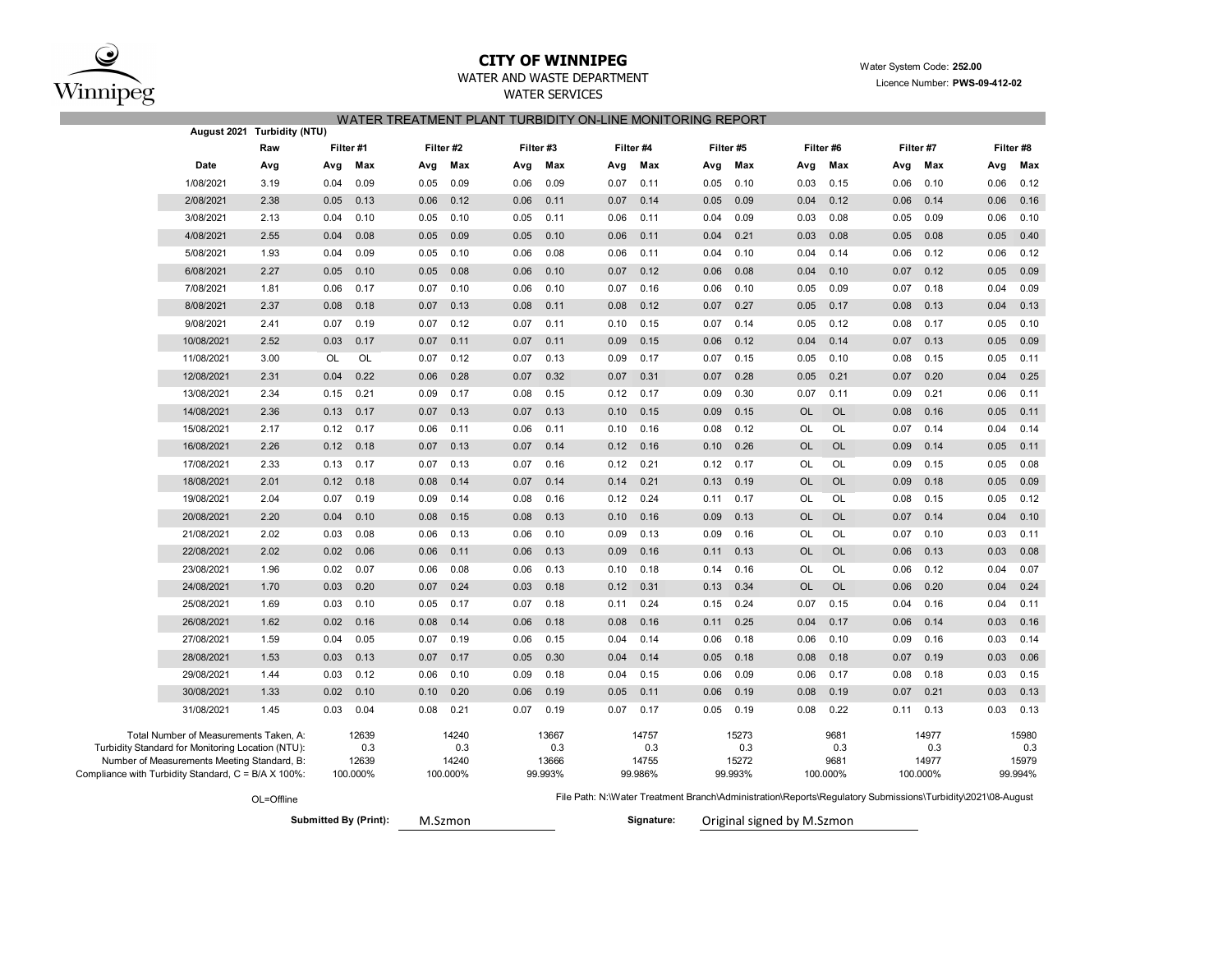

### CITY OF WINNIPEG WATER AND WASTE DEPARTMENT ENVIRONMENTAL STANDARDS DIVISION

### **WATER TREATMENT PLANT TURBIDITY GRAB MONITORING REPORT**

| Water System Code: 252.00                                |           |                  |           |           |           |           |           |           |           | Turbidity (NTU) |           |                 |           |           |           |           |                 |           |
|----------------------------------------------------------|-----------|------------------|-----------|-----------|-----------|-----------|-----------|-----------|-----------|-----------------|-----------|-----------------|-----------|-----------|-----------|-----------|-----------------|-----------|
| Licence No. PWS-09-412-02                                |           |                  |           |           |           |           |           |           |           |                 |           |                 |           |           |           |           |                 |           |
|                                                          |           | <b>Raw Water</b> |           | Filter 1  |           | Filter 2  |           | Filter 3  |           | <b>Filter 4</b> |           | <b>Filter 5</b> | Filter 6  |           | Filter 7  |           | <b>Filter 8</b> |           |
| Date                                                     | Grab      | Analyser         | Grab      | Analyser  | Grab      | Analyser  | Grab      | Analyser  | Grab      | Analyser        | Grab      | Analyser        | Grab      | Analyser  | Grab      | Analyser  | Grab            | Analyser  |
| 01-Aug-2021                                              | <b>NS</b> | <b>NS</b>        | <b>NS</b> | <b>NS</b> | <b>NS</b> | <b>NS</b> | <b>NS</b> | <b>NS</b> | <b>NS</b> | <b>NS</b>       | <b>NS</b> | <b>NS</b>       | <b>NS</b> | <b>NS</b> | <b>NS</b> | <b>NS</b> | <b>NS</b>       | <b>NS</b> |
| 02-Aug-2021                                              | <b>NS</b> | <b>NS</b>        | <b>NS</b> | <b>NS</b> | <b>NS</b> | <b>NS</b> | <b>NS</b> | <b>NS</b> | <b>NS</b> | <b>NS</b>       | <b>NS</b> | <b>NS</b>       | <b>NS</b> | <b>NS</b> | <b>NS</b> | <b>NS</b> | <b>NS</b>       | NS        |
| 03-Aug-2021                                              | 1.70      | 2.09             | 0.11      | 0.06      | 0.13      | 0.08      | 0.14      | 0.05      | 0.10      | 0.07            | 0.08      | 0.05            | 0.10      | 0.04      | 0.11      | 0.05      | 0.09            | 0.06      |
| 04-Aug-2021                                              | 1.63      | 2.18             | 0.13      | 0.07      | 0.09      | 0.05      | 0.09      | 0.06      | 0.11      | 0.09            | 0.08      | 0.05            | 0.09      | 0.04      | 0.08      | 0.04      | 0.09            | 0.05      |
| 05-Aug-2021                                              | 2.30      | 2.14             | 0.09      | 0.05      | 0.10      | 0.05      | 0.10      | 0.06      | 0.13      | 0.10            | 0.10      | 0.05            | 0.11      | 0.06      | 0.10      | 0.06      | 0.15            | 0.11      |
| 06-Aug-2021                                              | 2.07      | 2.12             | 0.10      | 0.06      | 0.10      | 0.06      | 0.11      | 0.07      | 0.09      | 0.07            | 0.08      | 0.05            | 0.14      | 0.08      | 0.12      | 0.08      | 0.09            | 0.03      |
| 07-Aug-2021                                              | <b>NS</b> | <b>NS</b>        | <b>NS</b> | <b>NS</b> | <b>NS</b> | <b>NS</b> | <b>NS</b> | <b>NS</b> | <b>NS</b> | <b>NS</b>       | <b>NS</b> | <b>NS</b>       | <b>NS</b> | <b>NS</b> | <b>NS</b> | <b>NS</b> | <b>NS</b>       | NS        |
| 08-Aug-2021                                              | <b>NS</b> | <b>NS</b>        | <b>NS</b> | <b>NS</b> | <b>NS</b> | <b>NS</b> | <b>NS</b> | <b>NS</b> | <b>NS</b> | <b>NS</b>       | <b>NS</b> | <b>NS</b>       | <b>NS</b> | <b>NS</b> | <b>NS</b> | <b>NS</b> | <b>NS</b>       | <b>NS</b> |
| 09-Aug-2021                                              | 1.87      | 2.32             | 0.15      | 0.09      | 0.17      | 0.10      | 0.12      | 0.07      | 0.13      | 0.10            | 0.12      | 0.12            | 0.14      | 0.06      | 0.12      | 0.07      | 0.11            | 0.04      |
| 10-Aug-2021                                              | 1.74      | 2.49             | 0.15      | 0.09      | 0.17      | 0.10      | 0.12      | 0.07      | 0.13      | 0.10            | 0.16      | 0.10            | 0.12      | 0.06      | 0.11      | 0.07      | 0.12            | 0.04      |
| 11-Aug-2021                                              | 2.05      | IM               | OL        | OL        | 0.12      | 0.07      | 0.11      | 0.07      | 0.13      | 0.12            | 0.11      | 0.09            | 0.12      | 0.07      | 0.12      | 0.07      | 0.12            | 0.06      |
| 12-Aug-2021                                              | 1.77      | 2.34             | 0.15      | 0.20      | 0.15      | 0.11      | 0.15      | 0.13      | 0.14      | 0.13            | 0.12      | 0.10            | 0.16      | 0.10      | 0.14      | 0.10      | 0.13            | 0.07      |
| 13-Aug-2021                                              | 2.02      | 2.34             | 0.14      | 0.19      | 0.14      | 0.13      | 0.17      | 0.13      | 0.14      | 0.14            | 0.12      | 0.13            | 0.13      | 0.08      | 0.12      | 0.09      | 0.11            | 0.07      |
| 14-Aug-2021                                              | <b>NS</b> | <b>NS</b>        | 0.12      | 0.14      | <b>NS</b> | <b>NS</b> | <b>NS</b> | <b>NS</b> | <b>NS</b> | <b>NS</b>       | <b>NS</b> | <b>NS</b>       | OL        | OL        | <b>NS</b> | <b>NS</b> | <b>NS</b>       | <b>NS</b> |
| 15-Aug-2021                                              | <b>NS</b> | <b>NS</b>        | <b>NS</b> | <b>NS</b> | <b>NS</b> | <b>NS</b> | <b>NS</b> | <b>NS</b> | <b>NS</b> | <b>NS</b>       | <b>NS</b> | <b>NS</b>       | OL        | OL        | <b>NS</b> | <b>NS</b> | <b>NS</b>       | <b>NS</b> |
| 16-Aug-2021                                              | 1.81      | 2.03             | 0.12      | 0.13      | 0.14      | 0.09      | 0.11      | 0.07      | 0.10      | 0.13            | 0.12      | 0.14            | OL        | OL        | 0.10      | 0.08      | 0.10            | 0.04      |
| 17-Aug-2021                                              | 1.97      | 2.07             | 0.13      | 0.14      | 0.17      | 0.12      | 0.11      | 0.08      | 0.12      | 0.15            | 0.16      | 0.17            | OL        | <b>OL</b> | 0.11      | 0.09      | 0.11            | 0.05      |
| 18-Aug-2021                                              | 1.85      | 1.96             | 0.13      | 0.14      | 0.15      | 0.10      | 0.12      | 0.08      | 0.13      | 0.18            | 0.09      | 0.14            | OL        | OL        | 0.11      | 0.09      | 0.11            | 0.05      |
| 19-Aug-2021                                              | 2.17      | 2.14             | 0.13      | 0.14      | 0.15      | 0.12      | 0.11      | 0.08      | 0.16      | 0.21            | 0.11      | 0.16            | OL        | OL        | 0.11      | 0.10      | 0.11            | 0.05      |
| 20-Aug-2021                                              | 2.04      | 2.20             | 0.15      | 0.08      | 0.12      | 0.10      | 0.12      | 0.10      | 0.13      | 0.13            | 0.10      | 0.11            | OL        | OL        | 0.12      | 0.08      | 0.13            | 0.05      |
| 21-Aug-2021                                              | <b>NS</b> | <b>NS</b>        | <b>NS</b> | <b>NS</b> | <b>NS</b> | <b>NS</b> | <b>NS</b> | <b>NS</b> | <b>NS</b> | <b>NS</b>       | <b>NS</b> | <b>NS</b>       | OL        | OL        | <b>NS</b> | <b>NS</b> | <b>NS</b>       | <b>NS</b> |
| 22-Aug-2021                                              | <b>NS</b> | <b>NS</b>        | <b>NS</b> | <b>NS</b> | <b>NS</b> | <b>NS</b> | <b>NS</b> | <b>NS</b> | <b>NS</b> | <b>NS</b>       | <b>NS</b> | <b>NS</b>       | OL        | OL        | <b>NS</b> | <b>NS</b> | <b>NS</b>       | NS        |
| 23-Aug-2021                                              | 1.92      | 2.04             | 0.07      | 0.02      | 0.07      | 0.07      | 0.08      | 0.07      | 0.07      | 0.11            | 0.08      | 0.14            | OL        | OL        | 0.11      | 0.09      | 0.12            | 0.02      |
| 24-Aug-2021                                              | 1.47      | 1.73             | 0.09      | 0.05      | 0.10      | 0.10      | 0.12      | 0.09      | 0.09      | 0.15            | 0.11      | 0.20            | 0L        | <b>OL</b> | 0.09      | 0.08      | 0.09            | 0.05      |
| 25-Aug-2021                                              | 1.49      | 1.68             | 0.10      | 0.05      | 0.10      | 0.08      | 0.08      | 0.08      | 0.09      | 0.14            | 0.09      | 0.19            | 0.17      | 0.08      | 0.15      | 0.14      | 0.12            | 0.05      |
| 26-Aug-2021                                              | 1.44      | 1.64             | 0.08      | 0.03      | 0.08      | 0.08      | 0.09      | 0.08      | 0.07      | 0.04            | 0.09      | 0.10            | 0.10      | 0.10      | 0.09      | 0.08      | 0.13            | 0.07      |
| 27-Aug-2021                                              | 1.53      | 1.53             | 0.10      | 0.06      | 0.12      | 0.11      | 0.09      | 0.09      | 0.10      | 0.06            | 0.12      | 0.11            | 0.10      | 0.09      | 0.10      | 0.09      | 0.09            | 0.04      |
| 28-Aug-2021                                              | <b>NS</b> | <b>NS</b>        | <b>NS</b> | <b>NS</b> | <b>NS</b> | <b>NS</b> | <b>NS</b> | <b>NS</b> | <b>NS</b> | <b>NS</b>       | <b>NS</b> | <b>NS</b>       | 0.10      | 0.10      | <b>NS</b> | <b>NS</b> | <b>NS</b>       | <b>NS</b> |
| 29-Aug-2021                                              | <b>NS</b> | <b>NS</b>        | <b>NS</b> | <b>NS</b> | <b>NS</b> | <b>NS</b> | <b>NS</b> | <b>NS</b> | <b>NS</b> | <b>NS</b>       | <b>NS</b> | <b>NS</b>       | <b>NS</b> | <b>NS</b> | <b>NS</b> | <b>NS</b> | <b>NS</b>       | <b>NS</b> |
| 30-Aug-2021                                              | 1.19      | 1.49             | 0.07      | 0.03      | 0.08      | 0.11      | 0.10      | 0.11      | 0.07      | 0.07            | 0.09      | 0.09            | 0.17      | 0.19      | 0.07      | 0.10      | 0.10            | 0.03      |
| 31-Aug-2021                                              | 1.36      | 1.42             | 0.08      | 0.04      | 0.10      | 0.13      | <b>NS</b> | <b>NS</b> | 0.08      | 0.09            | 0.09      | 0.09            | 0.08      | 0.11      | 0.08      | 0.10      | 0.07            | 0.03      |
| Total number of measurements taken, A:                   |           |                  | 21        |           | 21        |           | 20        |           | 21        |                 | 21        |                 | 15        |           | 21        |           | 21              |           |
| <b>Turbidity Standard for Monitoring Location (NTU):</b> |           |                  | 0.30      |           | 0.30      |           | 0.30      |           | 0.30      |                 | 0.30      |                 | 0.30      |           | 0.30      |           | 0.30            |           |
| Number of measurements meeting standard, B:              |           |                  | 21        |           | 21        |           | 20        |           | 21        |                 | 21        |                 | 15        |           | 21        |           | 21              |           |
| Compliance with Turbidity Standard, C= B/A X 100%:       |           |                  | 100%      |           | 100%      |           | 100%      |           | 100%      |                 | 100%      |                 | 100%      |           | 100%      |           | 100%            |           |

NS: No Sample NA: Not Analyzed OL: Off-Line NR: No Result IM: Instrument Maintenance

#### **Comments: Compiled By:**

Note: The raw water analyser is cleaned daily during warm water months because it is susceptible to frequent fouling

Filter 6 was taken offline on August 13th at 12:53 pm due to a failure on the filter Backwash Supply valve and remained offline until August 25th at 1:25 am. **C. C. C. C. Diduck C. Diduck** 

**Authorized By:**

**H.Demchenko**

**<sup>7-</sup>Sep-21**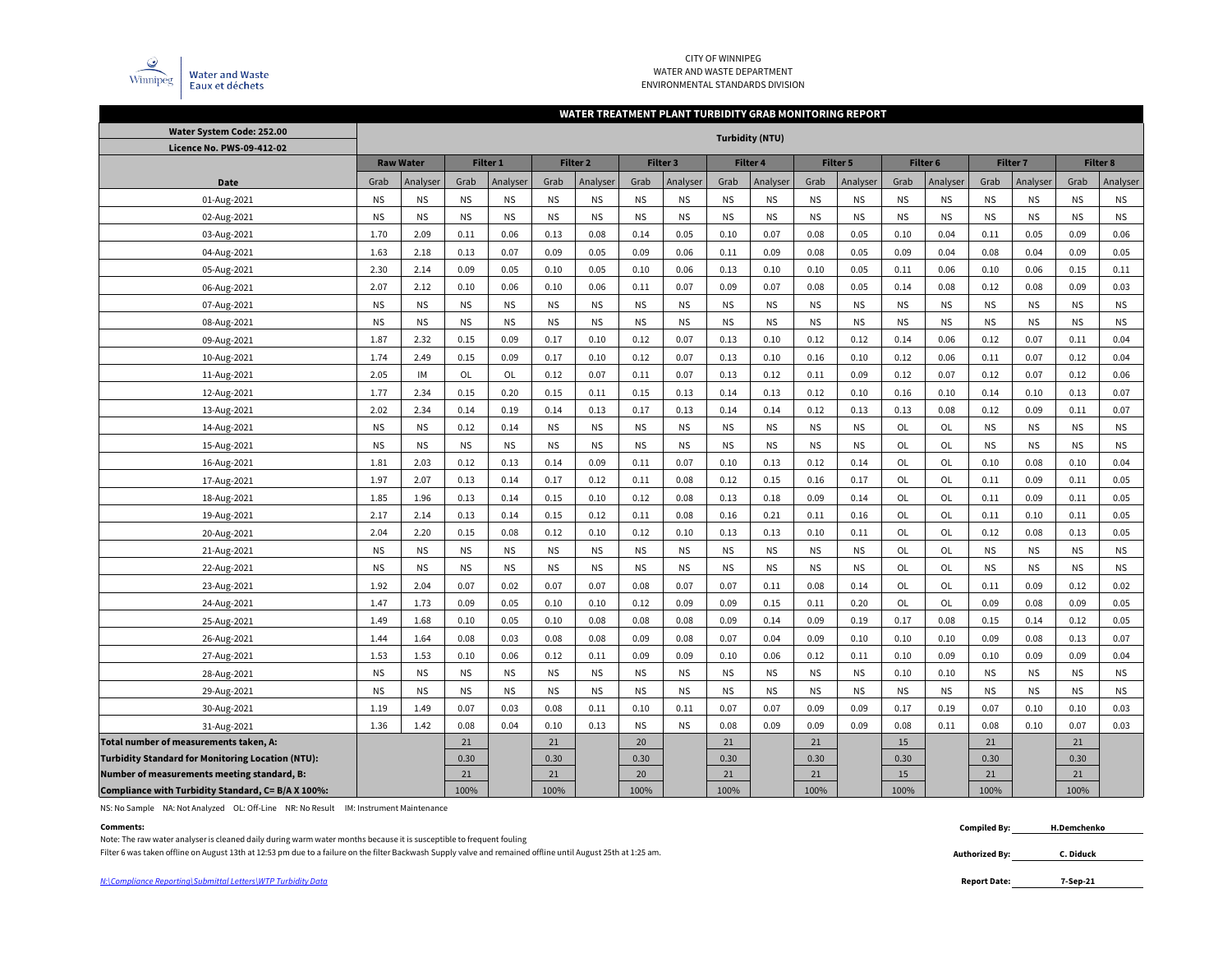

**City Of Winnipeg**

Water and Waste Department Water Services

WATER TREATMENT PLANT FREE CHLORINE ON-LINE MONITORING REPORT

Deacon Booster Pumping Station

| Water System Code: |
|--------------------|
| Licence Number:    |
| Report Created:    |

Water System Code: **252.00** Licence Number: **PWS-09-412-02**

01 September 2021 **Report Period: August 2021** 

|                                             | <b>BRANCH1</b><br>[mg/L] |         |         | <b>BRANCH 2</b><br>[mg/L] |  |  |  |
|---------------------------------------------|--------------------------|---------|---------|---------------------------|--|--|--|
| Date                                        | Average                  | Minimum | Average | Minimum                   |  |  |  |
| 01/08/2021                                  | 1.36                     | 1.27    | 1.33    | 1.24                      |  |  |  |
| 02/08/2021                                  | 1.40                     | 1.29    | 1.38    | 1.23                      |  |  |  |
| 03/08/2021                                  | 1.42                     | 1.00    | 1.38    | 1.14                      |  |  |  |
| 04/08/2021                                  | 1.51                     | 1.35    | 1.45    | 1.33                      |  |  |  |
| 05/08/2021                                  | 1.69                     | 1.44    | 1.60    | 1.35                      |  |  |  |
| 06/08/2021                                  | 1.51                     | 1.25    | 1.45    | 1.22                      |  |  |  |
| 07/08/2021                                  | 1.31                     | 1.14    | 1.23    | 1.12                      |  |  |  |
| 08/08/2021                                  | 1.28                     | 1.15    | 1.21    | 1.09                      |  |  |  |
| 09/08/2021                                  | 1.30                     | 1.09    | 1.25    | 1.05                      |  |  |  |
| 10/08/2021                                  | 1.41                     | 1.28    | 1.43    | 1.33                      |  |  |  |
| 11/08/2021                                  | 1.51                     | 1.38    | 1.55    | 1.43                      |  |  |  |
| 12/08/2021                                  | 1.44                     | 1.05    | 1.45    | 1.04                      |  |  |  |
| 13/08/2021                                  | 1.51                     | 1.26    | 1.63    | 1.45                      |  |  |  |
| 14/08/2021                                  | 1.42                     | 1.29    | 1.52    | 1.41                      |  |  |  |
| 15/08/2021                                  | 1.46                     | 1.33    | 1.55    | 1.43                      |  |  |  |
| 16/08/2021                                  | 1.52                     | 1.42    | 1.62    | 1.49                      |  |  |  |
| 17/08/2021                                  | 1.29                     | 1.19    | 1.29    | 1.12                      |  |  |  |
| 18/08/2021                                  | 1.42                     | 1.28    | 1.37    | 1.24                      |  |  |  |
| 19/08/2021                                  | 1.47                     | 1.27    | 1.41    | 1.25                      |  |  |  |
| 20/08/2021                                  | 1.59                     | 1.49    | 1.44    | 1.33                      |  |  |  |
| 21/08/2021                                  | 1.46                     | 1.15    | 1.33    | 1.09                      |  |  |  |
| 22/08/2021                                  | 1.38                     | 1.31    | 1.25    | 1.20                      |  |  |  |
| 23/08/2021                                  | 1.41                     | 1.31    | 1.29    | 1.18                      |  |  |  |
| 24/08/2021                                  | 1.42                     | 1.13    | 1.41    | 1.06                      |  |  |  |
| 25/08/2021                                  | 1.37                     | 1.17    | 1.34    | 1.19                      |  |  |  |
| 26/08/2021                                  | 1.44                     | 1.22    | 1.40    | 1.20                      |  |  |  |
| 27/08/2021                                  | 1.48                     | 1.43    | 1.40    | 1.33                      |  |  |  |
| 28/08/2021                                  | 1.48                     | 1.39    | 1.38    | 1.29                      |  |  |  |
| 29/08/2021                                  | 1.48                     | 1.38    | 1.34    | 1.28                      |  |  |  |
| 30/08/2021                                  | 1.45                     | 1.38    | 1.41    | 1.24                      |  |  |  |
| 31/08/2021                                  | 1.48                     | 1.37    | 1.53    | 1.38                      |  |  |  |
|                                             |                          |         |         |                           |  |  |  |
| Total Number of Measurements, A:            |                          | 21603   |         | 21602                     |  |  |  |
| Minimum Free Chlorine Standard:             |                          | 0.5     |         | 0.5                       |  |  |  |
| Number of Measurements Meeting Standard, B: |                          | 21603   |         | 21602                     |  |  |  |
| COMPLIANCE, $C = B/A \times 100\%$ :        |                          | 100.00  |         | 100.00                    |  |  |  |

File Path: N:\Water Treatment Branch\Administration\Reports\Regulatory Submissions\Chlorine\2021\08-August

Submitted By (Print): M.Szmon

Signature: Original signed by M.Szmon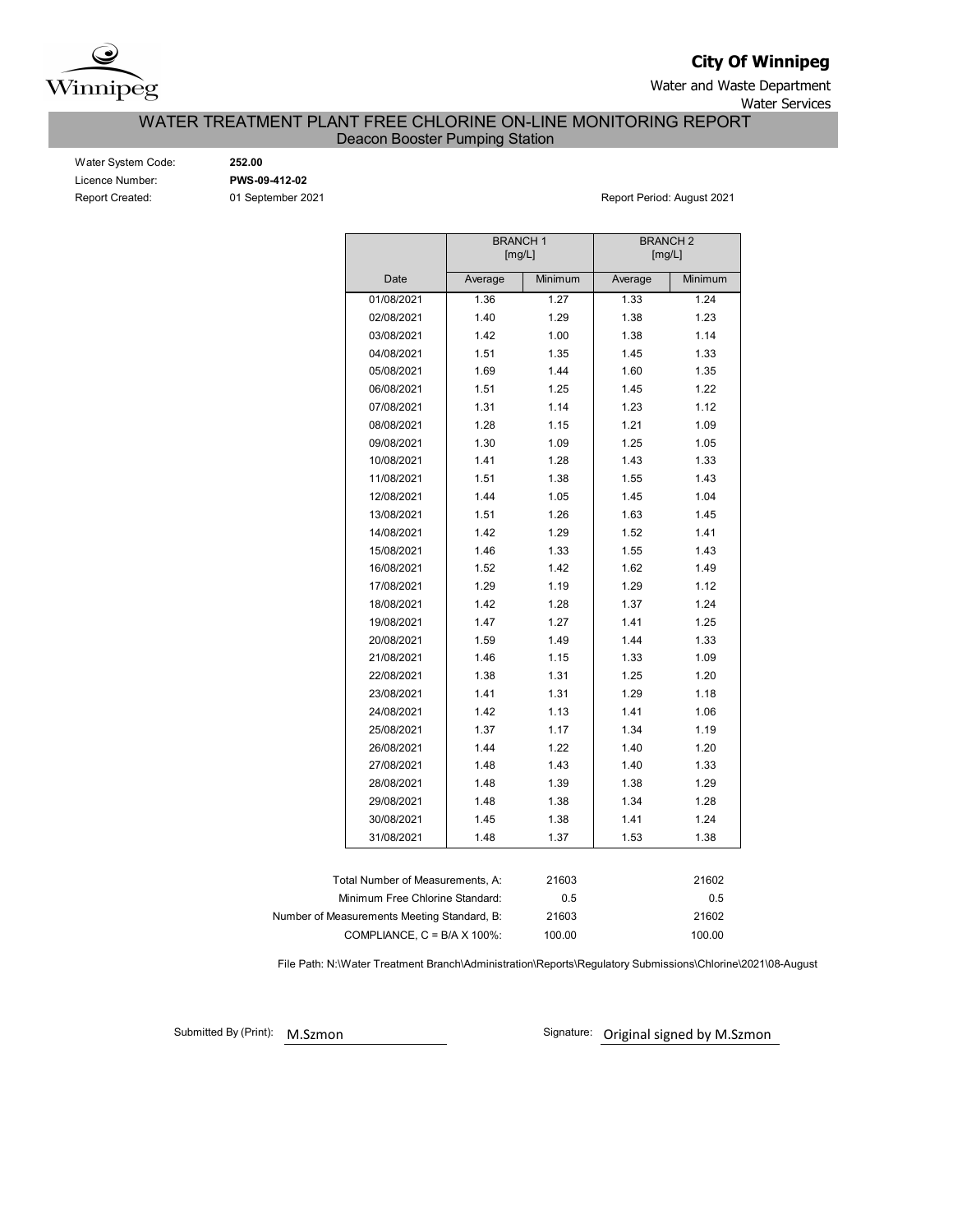| Winnipeg |
|----------|

**Water and Waste** Eaux et déchets

### CITY OF WINNIPEG WATER AND WASTE DEPARTMENT ENVIRONMENTAL STANDARDS DIVISION

# **WATER TREATMENT PLANT CHLORINE GRAB MONITORING REPORT**

| Water System Code: 252.00                                |           | <b>Deacon Booster Pumping Station Branch 1</b> |                                 | <b>Deacon Booster Pumping Station Branch 2</b> |                                 |           |  |  |  |
|----------------------------------------------------------|-----------|------------------------------------------------|---------------------------------|------------------------------------------------|---------------------------------|-----------|--|--|--|
| <b>Licence No. PWS-09-412-02</b>                         |           |                                                |                                 |                                                |                                 |           |  |  |  |
|                                                          |           | <b>Free Chlorine (mg/L)</b>                    | <b>Total Chlorine</b><br>(mg/L) | <b>Free Chlorine (mg/L)</b>                    | <b>Total Chlorine</b><br>(mg/L) |           |  |  |  |
| <b>Date</b>                                              | Analyser  | Grab                                           | Grab                            | Analyser                                       | Grab                            | Grab      |  |  |  |
| 01-Aug-2021                                              | ΝS        | <b>NS</b>                                      | <b>NS</b>                       | <b>NS</b>                                      | <b>NS</b>                       | <b>NS</b> |  |  |  |
| 02-Aug-2021                                              | <b>NS</b> | <b>NS</b>                                      | <b>NS</b>                       | <b>NS</b>                                      | <b>NS</b>                       | <b>NS</b> |  |  |  |
| 03-Aug-2021                                              | 1.47      | 1.61                                           | 1.80                            | 1.45                                           | 1.55                            | 1.75      |  |  |  |
| 04-Aug-2021                                              | 1.46      | 1.67                                           | 1.87                            | 1.42                                           | 1.57                            | 1.79      |  |  |  |
| 05-Aug-2021                                              | 1.57      | 1.71                                           | 1.95                            | 1.48                                           | 1.63                            | 1.82      |  |  |  |
| 06-Aug-2021                                              | 1.42      | 1.48                                           | 1.69                            | 1.37                                           | 1.37                            | 1.57      |  |  |  |
| 07-Aug-2021                                              | <b>NS</b> | <b>NS</b>                                      | <b>NS</b>                       | <b>NS</b>                                      | <b>NS</b>                       | <b>NS</b> |  |  |  |
| 08-Aug-2021                                              | ΝS        | <b>NS</b>                                      | <b>NS</b>                       | <b>NS</b>                                      | <b>NS</b>                       | <b>NS</b> |  |  |  |
| 09-Aug-2021                                              | 1.31      | 1.41                                           | 1.62                            | 1.20                                           | 1.24                            | 1.50      |  |  |  |
| 10-Aug-2021                                              | 1.42      | 1.47                                           | 1.67                            | 1.44                                           | 1.45                            | 1.67      |  |  |  |
| 11-Aug-2021                                              | 1.50      | 1.56                                           | 1.78                            | 1.53                                           | 1.58                            | 1.78      |  |  |  |
| 12-Aug-2021                                              | 1.49      | 1.50                                           | 1.76                            | 1.49                                           | 1.55                            | 1.70      |  |  |  |
| 13-Aug-2021                                              | 1.64      | 1.63                                           | 1.85                            | 1.73                                           | 1.69                            | 1.91      |  |  |  |
| 14-Aug-2021                                              | <b>NS</b> | <b>NS</b>                                      | <b>NS</b>                       | <b>NS</b>                                      | <b>NS</b>                       | <b>NS</b> |  |  |  |
| 15-Aug-2021                                              | <b>NS</b> | <b>NS</b>                                      | <b>NS</b>                       | <b>NS</b>                                      | <b>NS</b>                       | <b>NS</b> |  |  |  |
| 16-Aug-2021                                              | 1.51      | 1.55                                           | 1.78                            | 1.62                                           | 1.58                            | 1.82      |  |  |  |
| 17-Aug-2021                                              | 1.32      | 1.39                                           | 1.57                            | 1.35                                           | 1.40                            | 1.61      |  |  |  |
| 18-Aug-2021                                              | 1.44      | 1.53                                           | 1.75                            | 1.38                                           | 1.46                            | 1.70      |  |  |  |
| 19-Aug-2021                                              | 1.33      | 1.51                                           | 1.67                            | 1.39                                           | 1.49                            | 1.69      |  |  |  |
| 20-Aug-2021                                              | 1.58      | 1.56                                           | 1.80                            | 1.44                                           | 1.40                            | 1.58      |  |  |  |
| 21-Aug-2021                                              | <b>NS</b> | <b>NS</b>                                      | <b>NS</b>                       | <b>NS</b>                                      | <b>NS</b>                       | <b>NS</b> |  |  |  |
| 22-Aug-2021                                              | <b>NS</b> | <b>NS</b>                                      | <b>NS</b>                       | <b>NS</b>                                      | <b>NS</b>                       | <b>NS</b> |  |  |  |
| 23-Aug-2021                                              | 1.32      | 1.48                                           | 1.67                            | 1.19                                           | 1.26                            | 1.47      |  |  |  |
| 24-Aug-2021                                              | 1.57      | 1.62                                           | 1.84                            | 1.48                                           | 1.48                            | 1.71      |  |  |  |
| 25-Aug-2021                                              | 1.40      | 1.36                                           | 1.61                            | 1.30                                           | 1.33                            | 1.53      |  |  |  |
| 26-Aug-2021                                              | 1.53      | 1.48                                           | 1.71                            | 1.51                                           | 1.47                            | 1.66      |  |  |  |
| 27-Aug-2021                                              | 1.51      | 1.51                                           | 1.72                            | 1.43                                           | 1.43                            | 1.62      |  |  |  |
| 28-Aug-2021                                              | <b>NS</b> | <b>NS</b>                                      | <b>NS</b>                       | <b>NS</b>                                      | <b>NS</b>                       | <b>NS</b> |  |  |  |
| 29-Aug-2021                                              | <b>NS</b> | <b>NS</b>                                      | <b>NS</b>                       | <b>NS</b>                                      | <b>NS</b>                       | <b>NS</b> |  |  |  |
| 30-Aug-2021                                              | 1.40      | 1.46                                           | 1.70                            | 1.45                                           | 1.45                            | 1.69      |  |  |  |
| 31-Aug-2021                                              | 1.47      | 1.45                                           | 1.65                            | 1.47                                           | 1.52                            | 1.72      |  |  |  |
| Total number of measurements taken, A:                   |           | 21                                             |                                 |                                                | 21                              |           |  |  |  |
| <b>Chlorine Standard for Monitoring Location (mg/L):</b> |           | 0.50                                           |                                 |                                                | 0.50                            |           |  |  |  |
| Number of measurements meeting standard, B:              |           | 21                                             |                                 |                                                | 21                              |           |  |  |  |
| Compliance with Chlorine Standard, C= B/A X 100%:        |           | 100%                                           |                                 |                                                | 100%                            |           |  |  |  |

NS: No Sample NA: Not Analyzed OL: Off-Line NR: No Result IM: Instrument Maintenance

| __<br>Comments: | <br>niled Rv• | . Demchenko |
|-----------------|---------------|-------------|
|                 |               |             |

**Authorized By:**

**C. Diduck**

**7-Sep-21**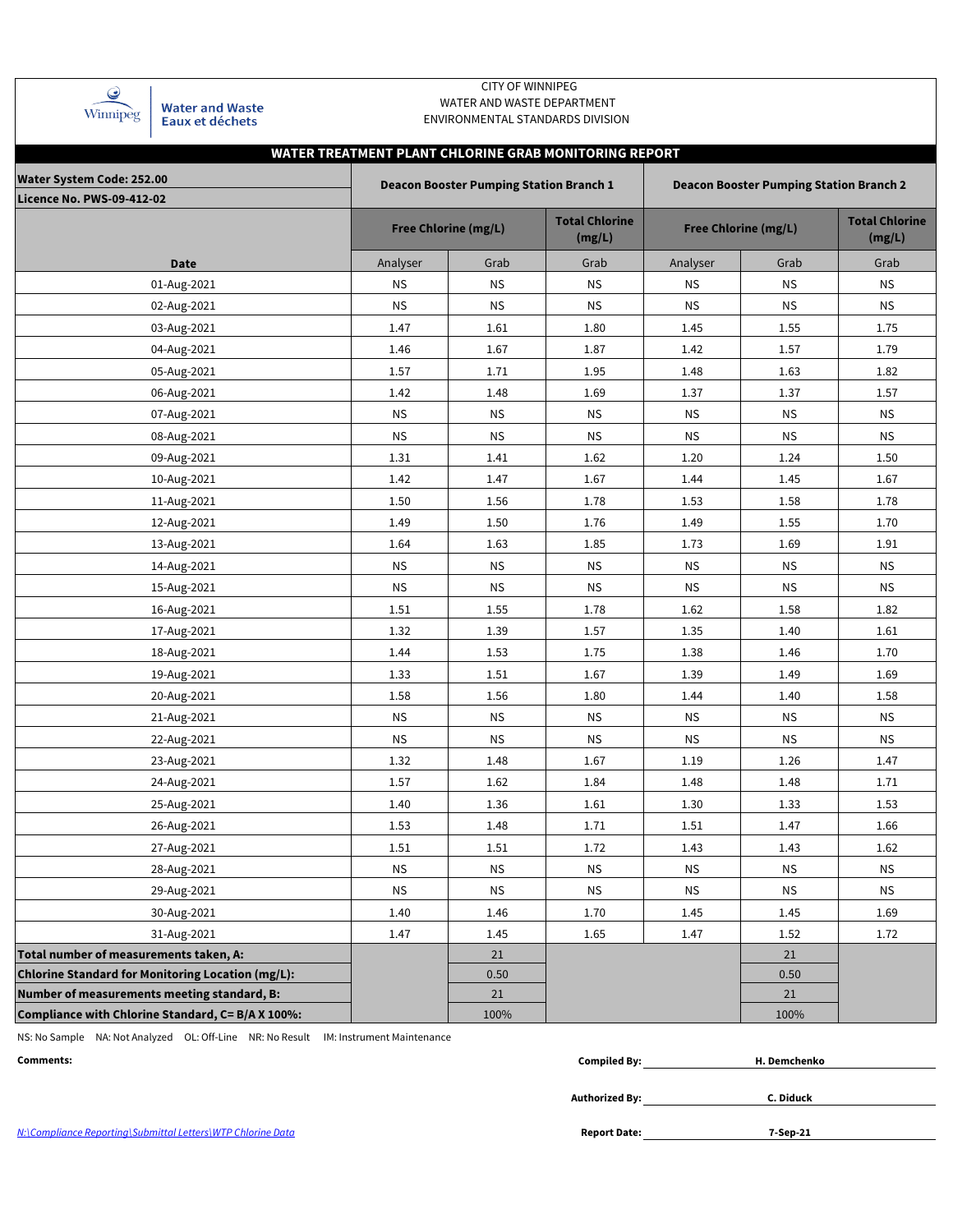

# **CITY OF WINNIPEG**

WATER SERVICES Licence Number: **PWS-09-412-02**

WATER AND WASTE DEPARTMENT **WATER AND WAS TED STATES AND WATER AND WATER AND WATER AND WASTE DEPARTMENT** 

WATER TREATMENT PLANT UV REPORT

Report Period: **August 2021** Report Created: **Wednesday, September 01,** 

Date Below | To | Total |Untreated Below | To | Total |Untreated Below | To | Total |Untreated | Below | To | Total Untreated | Below | To | Total Total Total Untreated Below | To | Total IUntreated Below | To | Total IUntreate 01/08/2021 0.00 0.58 58.34 58.92 0.00 0.00 27.56 27.56 0.00 0.13 26.24 26.36 0.00 0.15 71.10 71.25 0.00 0.00 0.00 0.00 0.00 1.16 74.45 75.61 0.00 2.01 257.69 259.70 02/08/2021 0.84 69.88 70.71 0.00 0.00 0.00 0.00 44.09 44.31 0.00 0.15 70.08 70.23 0.00 0.00 0.00 0.00 73.33 0.00 257.37 259.98 03/08/2021 0.11 0.56 49.51 50.19 0.00 0.00 74.24 74.24 0.06 0.28 51.55 51.88 0.08 0.08 5.03 5.18 0.00 0.00 0.00 0.00 0.05 1.10 68.82 69.97 0.30 2.02 249.14 251.46 04/08/2021 0.45 53.69 54.14 0.00 83.90 83.90 0.00 53.41 53.71 0.00 0.00 0.00 0.00 0.00 0.00 0.00 0.00 72.39 0.00 263.39 265.73 05/08/2021 0.21 49.66 49.87 0.00 75.94 75.94 0.00 48.18 48.38 0.00 0.00 0.00 0.00 0.00 0.00 0.00 0.00 66.58 0.00 240.37 241.95 06/08/2021 0.36 46.69 47.05 0.00 70.76 70.76 0.00 45.31 45.60 0.00 0.00 0.00 0.00 0.00 0.00 0.00 0.00 63.55 0.00 226.31 228.08 07/08/2021 0.38 45.35 45.73 0.00 69.90 69.90 0.00 44.99 45.05 0.00 0.00 0.00 0.00 0.00 0.00 0.00 0.00 63.16 0.00 223.40 224.97 08/08/2021 0.43 47.97 48.40 0.00 73.46 73.46 0.00 46.68 47.07 0.00 0.00 0.00 0.00 0.00 0.00 0.00 0.00 65.82 0.00 233.93 235.84 09/08/2021| 0.06 0.69 55.43 56.18| 0.09 0.82 65.03 65.94| 0.34 1.17 46.98 48.49| 0.00 0.00 8.60 8.60| 0.00 0.00 40.33 40.33| 0.22 0.71 30.54 31.47| 0.70 3.39 246.91 251.01 10/08/2021 0.27 48.30 48.57 0.00 73.08 73.08 0.00 46.61 46.91 0.00 0.00 0.00 0.00 0.00 65.93 65.93 0.00 0.00 0.00 233.93 234.49 11/08/2021 0.27 48.01 48.28 0.00 72.91 72.91 0.00 46.56 46.88 0.00 0.00 0.00 0.00 0.00 65.48 65.48 0.00 0.00 0.00 232.95 233.55 12/08/2021 0.33 18.43 18.76 0.21 9.64 10.07 0.00 43.51 44.18 0.00 0.00 0.00 0.00 0.00 31.13 31.13 0.00 39.14 0.21 141.85 144.14 13/08/2021 0.00 0.00 0.00 0.00 0.00 0.00 0.00 78.28 80.58 0.00 0.00 0.00 0.00 0.00 51.99 51.99 0.00 82.62 0.00 212.89 217.12 14/08/2021 0.00 0.00 0.00 0.00 0.00 0.00 0.00 79.23 81.21 0.00 0.00 0.00 0.00 0.00 53.08 53.08 0.00 82.95 0.00 215.26 219.25 15/08/2021 0.00 0.00 0.00 0.00 0.00 0.00 0.00 80.01 81.65 0.00 0.00 0.00 0.00 0.00 56.20 56.20 0.00 82.29 0.00 218.50 222.02 16/08/2021 0.00 0.00 0.00 0.00 0.00 0.00 0.00 78.05 80.00 0.00 0.00 0.00 0.00 0.00 69.19 69.19 0.00 78.00 0.00 225.24 229.20 17/08/2021| 0.00 1.01 38.13 39.14| 0.00 0.00 0.00 0.00 0.00 1.76 75.59 77.36| 0.00 0.00 0.00 0.00 0.00 0.00 55.95 55.95| 0.00 1.11 67.51 68.62| 0.00 3.88 237.19 241.07 18/08/2021 15.26 52.30 67.56 0.00 0.00 0.00 0.00 76.75 78.67 0.00 0.00 0.00 0.00 0.00 39.33 39.33 0.00 58.77 0.00 227.14 245.16 19/08/2021 27.37 8.14 35.88 0.00 26.40 26.40 0.00 72.89 74.75 0.05 1.04 5.69 6.77 0.00 37.60 37.60 0.00 60.76 0.43 211.47 243.38 20/08/2021 0.00 0.00 0.00 0.00 78.32 78.32 0.00 72.13 73.94 0.00 0.00 0.00 0.00 0.00 34.86 34.86 0.00 55.29 0.00 240.59 243.30 21/08/2021 0.18 26.63 26.84 0.25 45.38 45.86 0.07 61.78 63.03 0.00 0.00 0.00 0.00 0.03 20.65 20.71 0.10 55.71 0.45 210.16 213.33 22/08/2021| 0.00 0.51 72.81 73.32| 0.00 0.00 0.00 0.00 0.00 0.22 51.85 52.07| 0.00 0.00 0.00 0.00| 0.00 0.00| 0.00 0.00| 0.00 1.07 63.49 64.56| 0.00 1.81 188.15 189.96 23/08/2021 0.47 74.06 74.53 0.00 0.00 0.00 0.00 52.63 52.86 0.00 0.00 0.00 0.00 0.00 0.00 0.00 0.00 64.88 0.00 191.57 193.55 24/08/2021 0.77 58.15 58.94 0.00 0.00 0.00 0.00 37.55 37.87 0.00 0.00 0.00 0.00 0.00 0.00 0.00 0.02 46.35 0.04 142.04 143.95 25/08/2021 1.01 79.69 80.70 0.00 0.00 0.00 0.00 53.02 53.18 0.00 0.00 0.00 0.00 0.00 0.00 0.00 0.00 67.09 0.00 199.81 202.41 26/08/2021 1.49 74.17 75.66 0.00 0.00 0.00 0.00 48.81 49.10 0.00 0.00 0.00 0.00 0.00 0.00 0.00 0.00 58.66 0.00 181.64 184.82 27/08/2021 1.18 83.82 85.00 0.00 0.00 0.00 0.00 64.31 64.98 0.00 0.00 0.00 0.00 0.00 0.00 0.00 0.00 59.16 0.00 207.29 209.98 28/08/2021 1.65 83.35 85.00 0.00 0.00 0.00 0.00 65.49 66.18 0.00 0.00 0.00 0.00 0.00 0.00 0.00 0.00 57.79 0.00 206.63 209.96 29/08/2021 1.60 83.42 85.02 0.00 0.00 0.00 0.00 69.95 71.24 0.00 0.00 0.00 0.00 0.00 0.00 0.00 0.00 52.73 0.00 206.10 210.01 30/08/2021 0.00 1.40 82.81 84.22 0.00 0.00 0.00 0.00 0.00 1.04 62.63 63.67 0.00 0.00 0.00 0.00 0.00 0.05 41.02 41.07 0.00 0.31 20.71 21.02 0.00 2.80 207.17 209.97 31/08/2021 1.55 91.59 93.14 0.00 0.00 0.00 0.00 21.23 21.85 0.00 0.00 0.00 0.00 0.00 51.19 51.19 0.00 42.11 0.00 206.12 208.63 21.02 0.00 2.80 207.17 209.97 98.67 0.00 1.55 91.59 93.14 0.00 0.00 0.00 0.00 0.00 0.02 21.23 21.85 0.00 0.00 0.00 0.00 0.00 0.00 51.19 0.00 0.34 42.11 42.44 0.00 2.51 206.62 98.80 98.80 0.00 1.40 82.81 84.22 0.00 0.00 0.00 0.00 1.04 62.63 63.67 0.00 0.00 0.00 0.00 0.00 0.05 41.02 41.07 0.00 0.31 58.78 0.00 3.33 206.63 209.96 98.42 0.00 0.00 1.29 0.00 1.02 53.74 3.91 98.14 0.00 1.65 83.35 85.00 0.00 0.00 0.00 0.00 0.00 0.69 65.49 66.18 0.00 0.00 0.00 0.00 0.00 0.00 0.00 0.00 0.00 0.98 60.06 3.18 98.28 0.00 0.00 0.68 0.00 0.84 59.99 2.69 98.72 0.00 0.00 0.29 0.00 1.40 47.14 0.04 1.88 142.04 143.95 98.67 0.00 0.00 0.15 0.00 1.44 68.54 2.60 98.71 0.02 0.77 58.15 58.94| 0.00 0.00 0.00 0.00| 0.00 0.33 37.55 37.87| 0.00 0.00 0.00 0.00| 0.00 0.00 0.00| 0.02 0.78 64.56 0.00 1.81 188.15 189.96 99.05 0.00 0.47 74.06 74.53| 0.00 0.00 0.00 0.00| 0.00 0.22 52.63 52.86| 0.00 0.00 0.00 0.00| 0.00 0.00| 0.00 0.00| 0.00 1.29 64.88 66.17| 0.00 1.98 191.57 193.55| 98.98 0.00 0.00 0.22 0.00 1.07 56.19 2.70 98.89 0.02 0.18 26.63 26.84 0.23 0.25 45.38 45.86 0.07 1.17 61.78 63.03 0.00 0.00 0.00 0.00 0.00 0.03 20.65 20.71 0.10 1.09 55.71 56.90 0.45 2.72 210.16 213.33 98.52 0.00 0.00 0.00 0.00 0.00 0.00 78.32 78.32| 0.00 1.81 72.13 73.94| 0.00 0.00 0.00 0.00| 0.00 0.00 34.86 34.86| 0.00 0.90 59.60 0.00 18.02 227.14 245.16 92.65 0.37 27.37 8.14 35.88| 0.00 0.00 26.40 26.40| 0.00 1.86 72.89 74.75| 0.05 1.04 5.69 6.77| 0.00 0.00 37.60| 0.00 1.21 60.76 61.98| 0.43 31.48 211.47 243.38| 86.89 0.00 15.26 52.30 67.56| 0.00 0.00 0.00 0.00| 0.00 1.92 76.75 78.67| 0.00 0.00 0.00 0.00| 0.00 0.00 39.33 39.33| 0.00 0.83 80.01 0.00 3.96 225.24 229.20 98.27 0.00 1.01 38.13 39.14 0.00 0.00 0.00 0.00 0.00 1.76 75.59 77.36 0.00 0.00 0.00 0.00 0.00 0.00 55.95 55.95 0.00 1.11 67.51 68.62 0.00 3.88 237.19 241.07 98.39 0.00 0.00 1.95 0.00 2.01 84.96 0.00 3.99 215.26 219.25 98.1 0.00 0.00 0.00 0.00 0.00 0.00 0.00 0.00 1.64 80.01 81.65 0.00 0.00 0.00 0.00 0.00 0.00 56.20 56.20 50.00 1.88 82.29 84.17 0.00 3.52 218.50 222.02 98.41 0.00 0.00 0.00 0.00 0.00 0.00 0.00 0.00 0.00 1.98 79.23 81.21 0.00 0.00 0.00 0.00 0.00 0.00 53.08 53.08 0.00 2.01 40.00 0.21 2.08 141.85 144.14 98.4 0.00 0.00 0.00 0.00 0.00 0.00 0.00 0.00 2.29 78.28 80.58 0.00 0.00 0.00 0.00 0.00 0.00 51.99 51.99 0.00 1.94 82.62 84.56 0.00 4.23 212.89 217.12 98.05 0.00 0.33 18.43 18.76 0.21 0.21 9.64 10.07 0.00 0.67 43.51 44.18 0.00 0.00 0.00 0.00 0.00 0.00 31.13 31.13 0.00 0.86 0.00 0.00 0.57 233.93 234.49 99.76 0.00 0.27 48.01 48.28 0.00 0.00 72.91 72.91 0.00 0.33 46.56 46.88 0.00 0.00 0.00 0.00 0.00 0.00 65.48 65.48 0.00 0.00 0.00 0.00 0.00 0.00 0.232.95 233.55 99.74 0.00 0.27 48.30 48.57| 0.00 0.00 73.08 73.08| 0.00 0.30 46.61 46.91| 0.00 0.00 0.00 0.00| 0.00 0.00 65.93 65.93| 0.00 0.00 66.90 0.00 1.91 233.93 235.84 99.19 0.06 0.69 55.43 56.18| 0.09 0.82 65.03 65.94| 0.34 1.17 46.98 48.49| 0.00 0.00 8.60 8.60| 0.00 0.00 40.33 40.33| 0.22 0.71 30.54 31.47| 0.70 3.39 246.91 251.01| 98.37 0.00 0.00 0.40 0.00 1.08 64.67 0.00 1.77 226.31 228.08 99.22 0.00 0.00 0.06 0.00 1.12 64.28 1.56 99.30 0.00 0.00 0.29 0.00 1.13 73.98 0.00 2.34 263.39 265.73 99.1 0.00 0.00 0.20 0.00 1.18 67.76 1.58 99.35 0.00 0.45 53.69 54.14| 0.00 0.00 83.90 83.90| 0.00 0.30 53.41 53.71| 0.00 0.00 0.00 0.00| 0.00 0.00 0.00| 0.00 0.00| 0.00 1.60 74.73 0.00 2.61 257.37 259.98 99.0 0.11 0.56 49.51 50.19 0.00 0.00 74.24 74.24 0.06 0.28 51.55 51.88 0.08 0.08 5.03 5.18 0.00 0.00 0.00 0.00 0.05 1.10 68.82 69.97 0.30 2.02 249.14 251.46 99.08 0.00 0.84 69.88 70.71| 0.00 0.00 0.00 0.00| 0.00 0.22 44.09 44.31| 0.00 0.15 70.08 70.23| 0.00 0.00 0.00 0.00| 0.00 1.40 Total Untreated Below **To Total Dose** 0.00 0.58 58.34 58.92 0.00 0.00 27.56 27.56 0.00 0.13 26.24 26.36 0.00 0.15 71.10 71.25 0.00 0.00 0.00 0.00 0.00 1.16 74.45 75.61 0.00 2.01 257.69 259.70 99.22 Untreated Below To Total Untreated Below To Total Untreated Below To Total Untreated Below To Total Untreated Below To Total Untreated Below To Total Untreated Below **UVR-D600A Total % Volume** Water Volume [ML] Water Volume [ML] Water Volume [ML] Water Volume [ML] Water Volume [ML] Water Volume [ML] Water Volume [ML] **Treated To UVR-D100A UVR-D200A UVR-D300A UVR-D400A UVR-D500A**

**Total [ML]:** 60.81 1500.36 1561.76 1.28 846.50 848.32 0.47 1746.30 1773.02 0.13 1.41 160.49 162.03 0.08 713.94 714.04 0.39 1774.61 2.13 6742.20 6867.95 1808.78 123.62 0.59 60.81 1500.36 1561.76 0.53 1.28 846.50 848.32 0.47 26.26 1746.30 1773.02 0.13 1.41 160.49 162.03 0.03 0.08 713.94 714.04 0.39 33.78

#### **Water Volume [%]:**

Untreated: 0.03 % Below Dose 1.80 %<br>To Dose 98.17 % To Dose

**Notes:** 1. UV Comparative Dose: 18.1 mj/cm²

**Submitted By (Print): \_\_\_\_M.Szmon\_\_\_\_\_\_\_\_\_\_\_\_\_\_\_\_\_\_\_\_\_\_\_\_\_\_ Signature: \_\_\_Original signed by M.Szmon\_\_\_\_\_\_\_\_\_\_\_\_\_\_\_\_\_\_\_\_\_\_** Page1 of 2